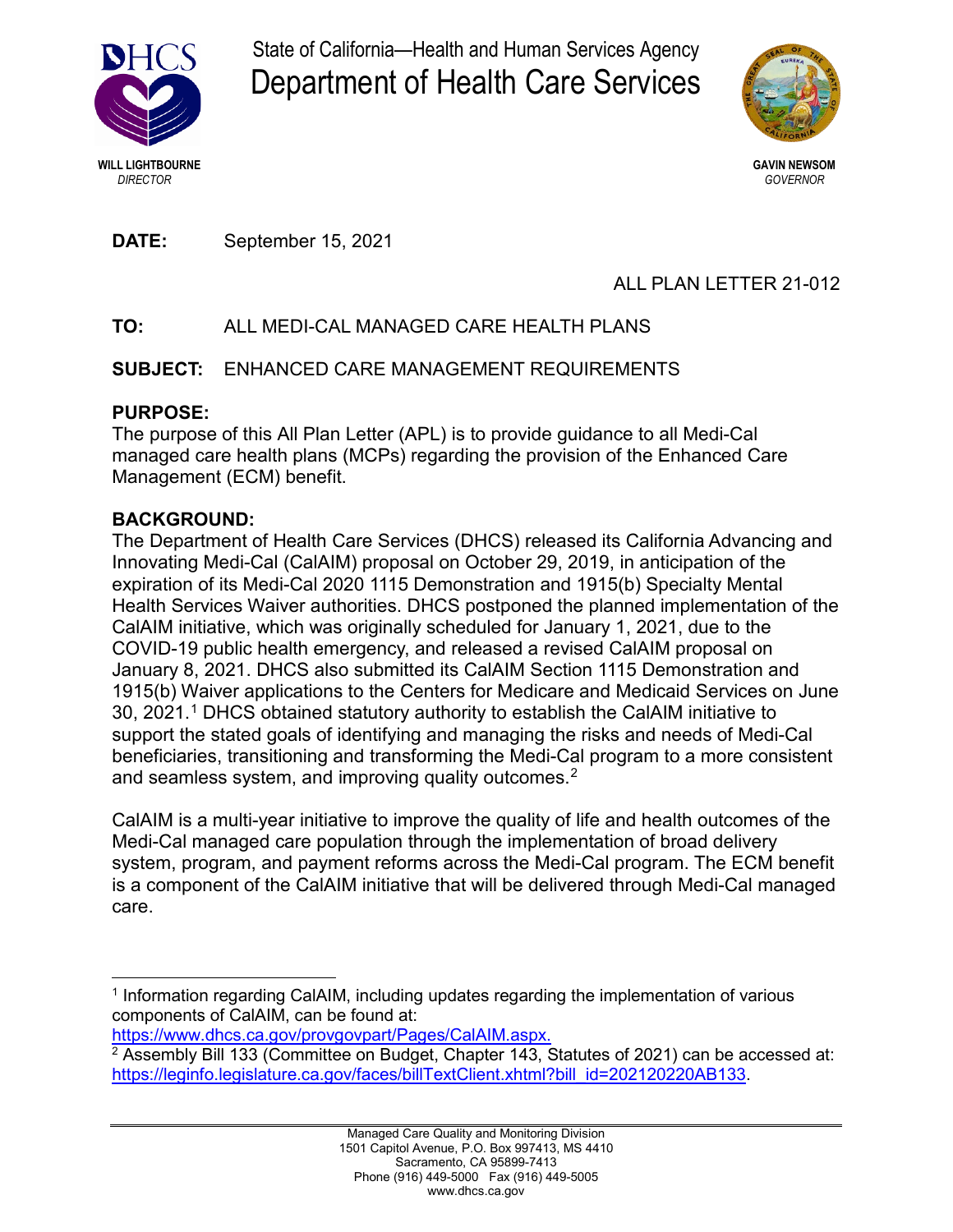ALL PLAN LETTER 21-012 Page 2

ECM is a whole-person, interdisciplinary approach to comprehensive care management intended to address the clinical and non-clinical needs of high-cost, high-need managed care members through systematic coordination of services that is community-based, interdisciplinary, high-touch, and person-centered. ECM will build on the Whole Person Care (WPC) Pilots and Health Homes Program (HHP) efforts and activities.<sup>3,4</sup> The care coordination and care management services that are currently being provided under WPC Pilots and HHP will transition to and be replaced by ECM. The ECM benefit will be phased in over time and available statewide through the managed care delivery system starting January 1, 2022. The WPC Pilots and HHP are scheduled to conclude on December 31, 2021.

### **POLICY:**

Effective upon the DHCS determined ECM implementation date for each MCP in its respective county of operation, the MCP must administer ECM and provide the following seven core ECM services to eligible Members in applicable ECM Populations of Focus: 1) Outreach and Engagement; 2) Comprehensive Assessment and Care Management Plan; 3) Enhanced Coordination of Care; 4) Health Promotion; 5) Comprehensive Transitional Care; 6) Member and Family Supports; and 7) Coordination of and Referral to Community and Social Support Services. 5

### **ECM Core Service Components:**

The requirements under each core service component are described below.

#### **1) Outreach and Engagement:**

a. The MCP is responsible for reaching out to and engaging Members who are identified to be eligible for ECM.

<sup>4</sup> The HHP webpage can be accessed at the following link: [https://www.dhcs.ca.gov/services/Pages/HealthHomesProgram.aspx.](https://www.dhcs.ca.gov/services/Pages/HealthHomesProgram.aspx)

<sup>&</sup>lt;sup>3</sup> The WPC Pilots webpage can be accessed at the following link: [https://www.dhcs.ca.gov/services/Pages/WholePersonCarePilots.aspx.](https://www.dhcs.ca.gov/services/Pages/WholePersonCarePilots.aspx)

<sup>5</sup> The ECM and In Lieu of Services (ILOS) implementation timelines are available in the ECM and ILOS Model of Care Cover Note, released in June 2021, and subject to any subsequent updates, which is available on the ECM and ILOS webpage at the following link: [https://www.dhcs.ca.gov/Pages/ECMandILOS.aspx.](https://www.dhcs.ca.gov/Pages/ECMandILOS.aspx)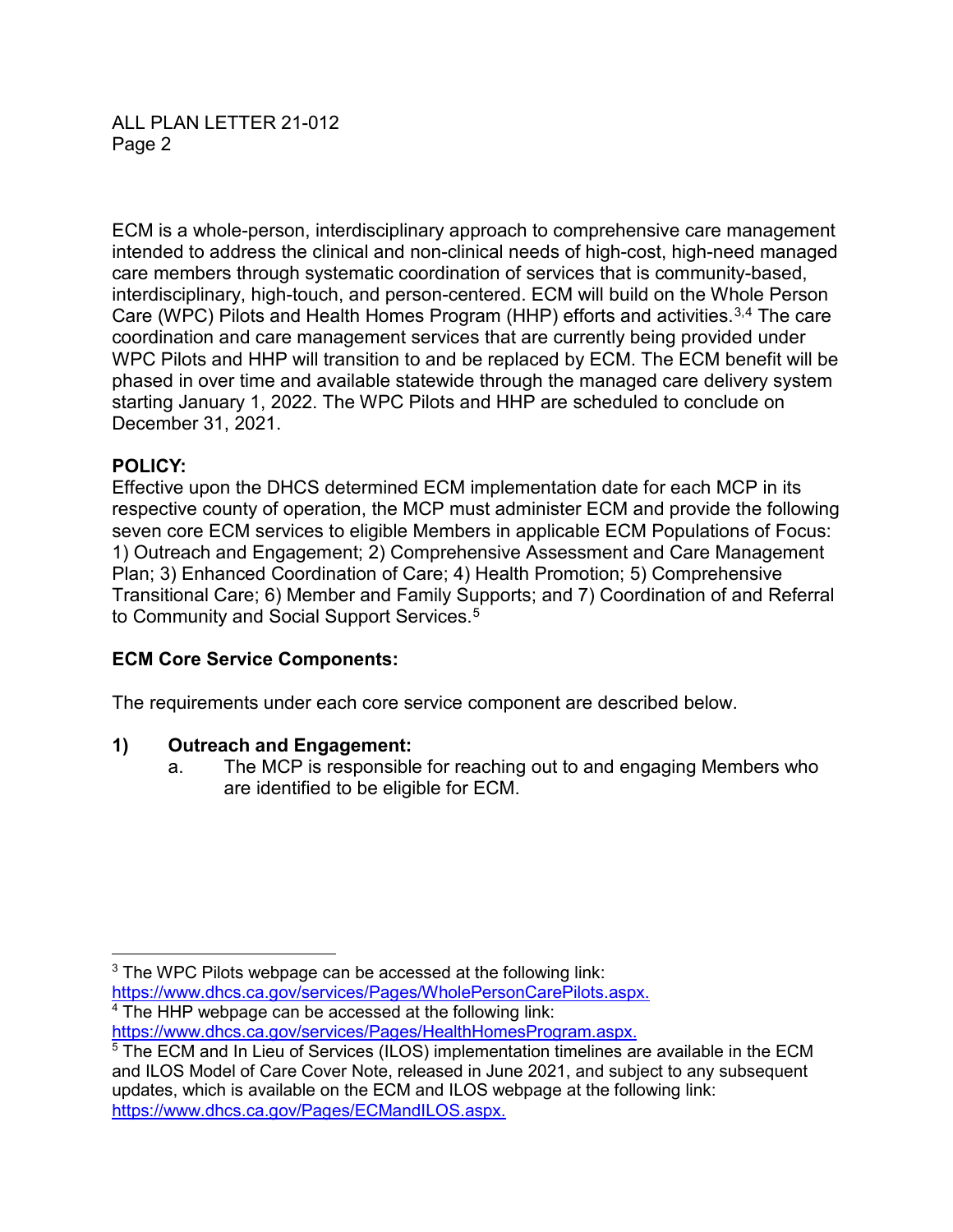- **2) Comprehensive Assessment and Care Management Plan**, which must include, but is not limited to:
	- a. Engaging with each Member authorized to receive ECM, primarily through in-person contact;
		- i. When in-person communication is unavailable or does not meet the needs of the Member, the ECM Provider must use alternative methods (including use of telehealth) to provide culturally appropriate and accessible communication in accordance with Member choice.
	- b. Identifying necessary clinical and non-clinical resources that may be needed to appropriately assess Member health status and gaps in care, and may be needed to inform the development of an individualized Care Management Plan;
	- c. Developing a comprehensive, individualized, person-centered Care Management Plan with input from the Member and their family members, legal guardians, authorized representatives, caregivers, and other authorized support persons, as appropriate, to assess strengths, risks, needs, goals and preferences and make recommendations for service needs;
	- d. Incorporating into the Member's Care Management Plan identified needs and strategies to address those needs, including, but not limited to, physical and developmental health, mental health, dementia, substance use disorders (SUD), Long Term Services and Supports (LTSS), oral health, palliative care, necessary community-based and social services, and housing;
	- e. Ensuring the Member is reassessed at a frequency appropriate for the Member's individual progress, changes in needs, and/or as identified in the Care Management Plan; and
	- f. Ensuring the Care Management Plan is reviewed, maintained, and updated under appropriate clinical oversight.
- **3) Enhanced Coordination of Care**, which must include, but is not limited to:
	- a. Organizing patient care activities, as laid out in the Care Management Plan; sharing information with those involved as part of the Member's multi-disciplinary care team; and implementing activities identified in the Member's Care Management Plan;
	- b. Maintaining regular contact with all Providers that are identified as being a part of the Member's multi-disciplinary care team since their input is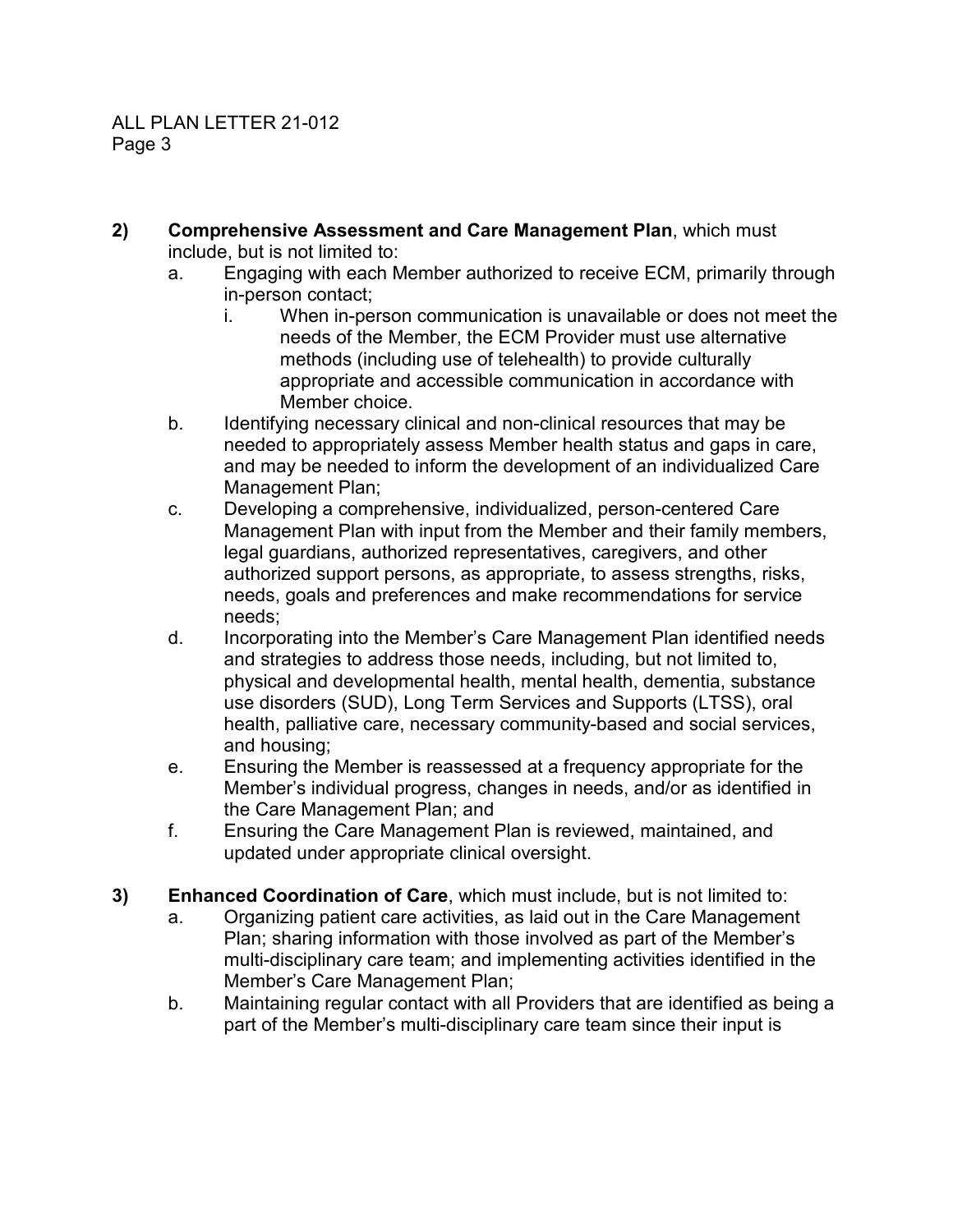necessary for successful implementation of the Member's goals and needs;

- c. Ensuring care is continuous and integrated among all service Providers and refers to and follows up with primary care, physical and developmental health, mental health, SUD treatment, LTSS, oral health, palliative care, and necessary community-based and social services, including housing, as needed;
- d. Providing support to engage the Member in their treatment, including coordination for medication review and reconciliation, scheduling appointments, providing appointment reminders, coordinating transportation, accompaniment to critical appointments, and identifying and helping to address other barriers to Member engagement in treatment;
- e. Communicating the Member's needs and preferences timely to the Member's multi-disciplinary care team in a manner that ensures safe, appropriate, and effective person-centered care; and
- f. Ensuring regular contact with the Member and their family members, legal guardians, authorized representatives, caregivers, and authorized support persons, as appropriate, consistent with the Care Management Plan.
- **4) Health Promotion**, which must include, but is not limited to:
	- a. Working with the Member to identify and build on successes and potential family and/or support networks;
	- b. Providing services to encourage and support the Member to make lifestyle choices based on healthy behavior, with the goal of supporting the Member's ability to successfully monitor and manage their health; and
	- c. Supporting the Member in strengthening skills that enable them to identify and access resources to assist them in managing their conditions and preventing other chronic conditions.
- **5) Comprehensive Transitional Care**, which must include, but is not limited to:
	- a. Developing strategies to reduce avoidable Member admissions and readmissions across all Members receiving ECM;
	- b. For Members who are experiencing or are likely to experience a care transition:
		- i. Developing and regularly updating a transition plan for the Member;
		- ii. Evaluating the Member's medical care needs and coordinating any support services to facilitate safe and appropriate transitions to,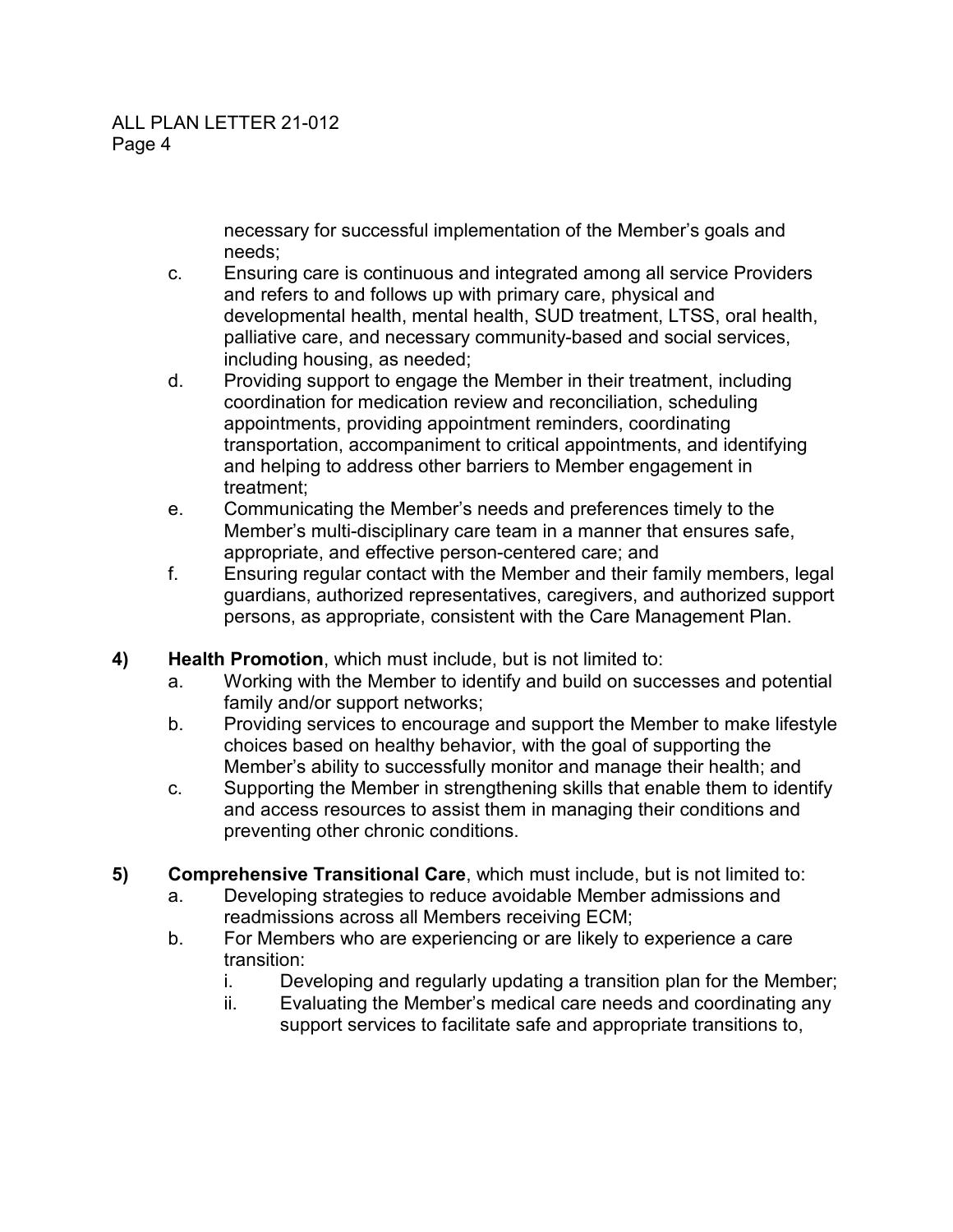from, and among treatment facilities, including admissions and discharges;

- iii. Tracking each Member's admission and discharge to or from an emergency department, hospital inpatient facility, skilled nursing facility, residential or treatment facility, incarceration facility, or other treatment center and communicating with the appropriate care team members;
- iv. Coordinating medication review and reconciliation; and
- v. Providing adherence support and referral to appropriate services.
- **6) Member and Family Supports**, which must include, but are not limited to:
	- a. Documenting the Member's authorized family members, legal guardians, authorized representatives, caregivers, and other authorized support persons, as applicable;
	- b. Ensuring all required authorizations are in place to ensure effective communication between the ECM Providers, MCP, and the Member and their family members, authorized representatives, legal guardians, caregivers, and authorized support persons, as applicable;
	- c. Activities to ensure the Member and their family members, legal guardians, authorized representatives, caregivers, and authorized support persons, as applicable, are knowledgeable about the Member's conditions, with the overall goal of improving the Member's care planning and follow-up, adherence to treatment, and medication management, in accordance with federal, state, and local privacy and confidentiality laws;
	- d. Ensuring the Member's ECM Lead Care Manager serves as the primary point of contact for the Member and their family members, legal guardians, authorized representatives, caregivers, and other authorized support persons, as applicable;
	- e. Identifying supports needed for the Member and/or their family members, legal guardians, authorized representatives, caregivers, and authorized support persons, as applicable, to manage the Member's condition and assist them in accessing needed support services;
	- f. Providing appropriate education for the Member and their family members, legal guardians, authorized representatives, caregivers, and/or authorized support persons, as applicable, about care instructions for the Member; and,
	- g. Ensuring that the Member and their family members, legal guardians, authorized representatives, caregivers, and authorized support persons, as applicable, have a copy of the Member's Care Management Plan and information about how to request updates.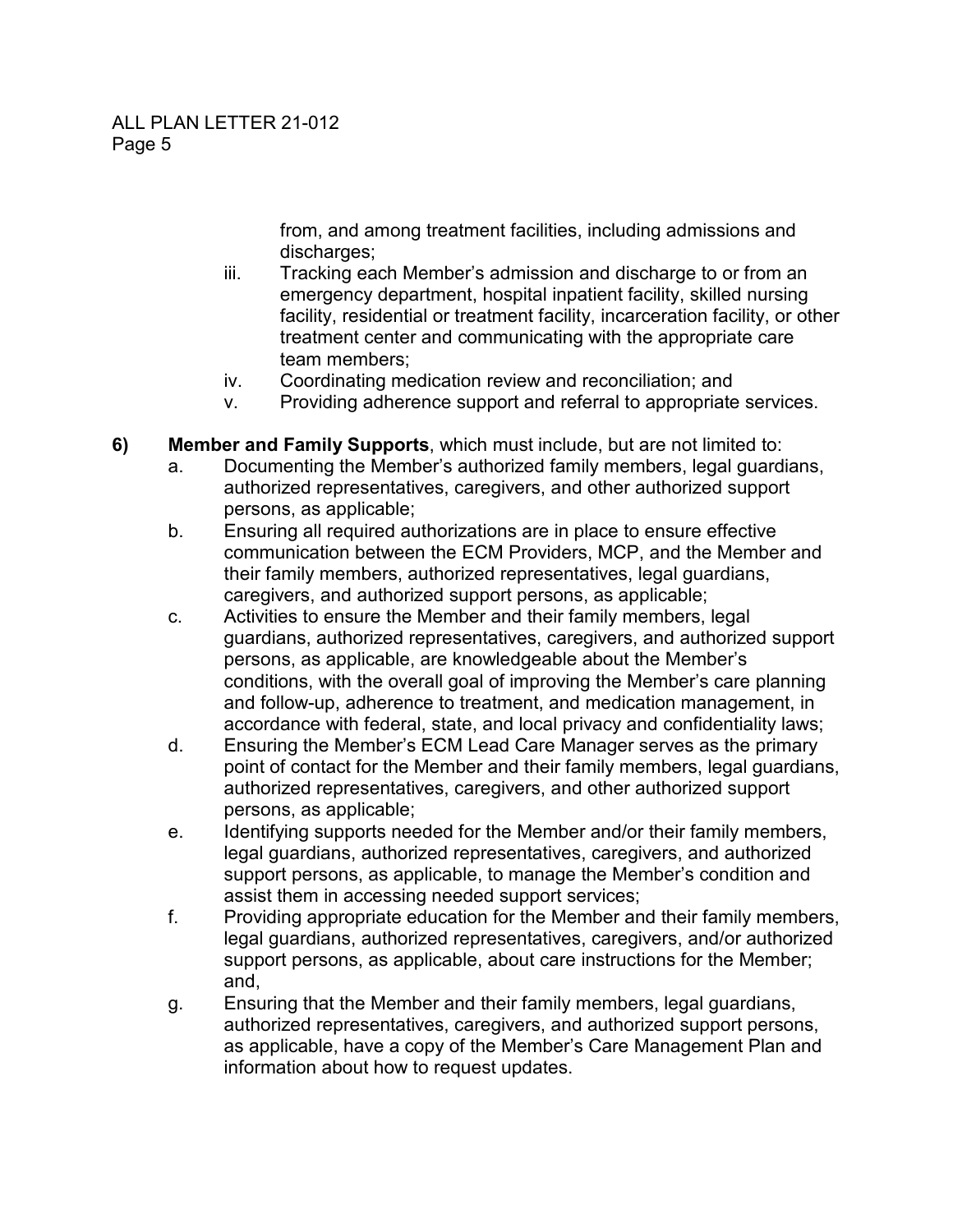- **7) Coordination of and Referral to Community and Social Support Services**, which must include, but is not limited to:
	- a. Determining appropriate services to meet the needs of the Member, including services that address social determinants of health needs, such as housing, and services offered by the MCP as ILOS; and
	- b. Coordinating and referring the Member to available community resources and following up with the Member to ensure services were rendered (i.e., "closed loop referrals").

### **Additional Guidance:**

#### ECM Populations of Focus (POF)

MCPs must proactively identify and offer ECM to their high-need, high-cost Members who meet the POF criteria listed in the Contract and detailed in Attachment 1 of this APL.

#### ECM Provider Standard Terms and Conditions (STCs)

MCPs must ensure ECM is provided primarily through in-person interaction in settings that are most appropriate for Members and, to this end, must contract with ECM Providers to provide ECM services in a community based, in-person manner. MCPs are required to incorporate STCs provided by DHCS, in addition to their own terms, to develop their contracts with ECM Providers.<sup>6</sup>

### ECM Model of Care (MOC)

MCPs must develop and submit to DHCS for review and approval an ECM MOC, which is the MCP's framework for providing ECM. MCPs must complete and submit their MOCs in accordance with the DHCS approved MOC Template. <sup>7</sup> MCPs must submit to DHCS any significant updates to their MOCs for DHCS review and approval at least 60 calendar days in advance of significant changes or updates. Significant changes may include, but are not limited to, changes to the MCP's approach to administer or deliver ECM services, approved P&Ps, and Subcontractor Agreement(s) boilerplates.

### ECM Encounter Data Reporting

MCPs must report all ECM encounters to DHCS, using the defined set of ECM

 <sup>6</sup> The finalized ECM and ILOS Provider STCs document, released in June 2021, and subject to any subsequent updates, is available on the ECM and ILOS webpage that can be accessed at the following link: [https://www.dhcs.ca.gov/Pages/ECMandILOS.aspx.](https://www.dhcs.ca.gov/Pages/ECMandILOS.aspx)

 $7$  The finalized MOC Template document, released in June 2021, and subject to any subsequent updates, is available on the ECM and ILOS webpage that can be accessed at the following link: [https://www.dhcs.ca.gov/Pages/ECMandILOS.aspx.](https://www.dhcs.ca.gov/Pages/ECMandILOS.aspx)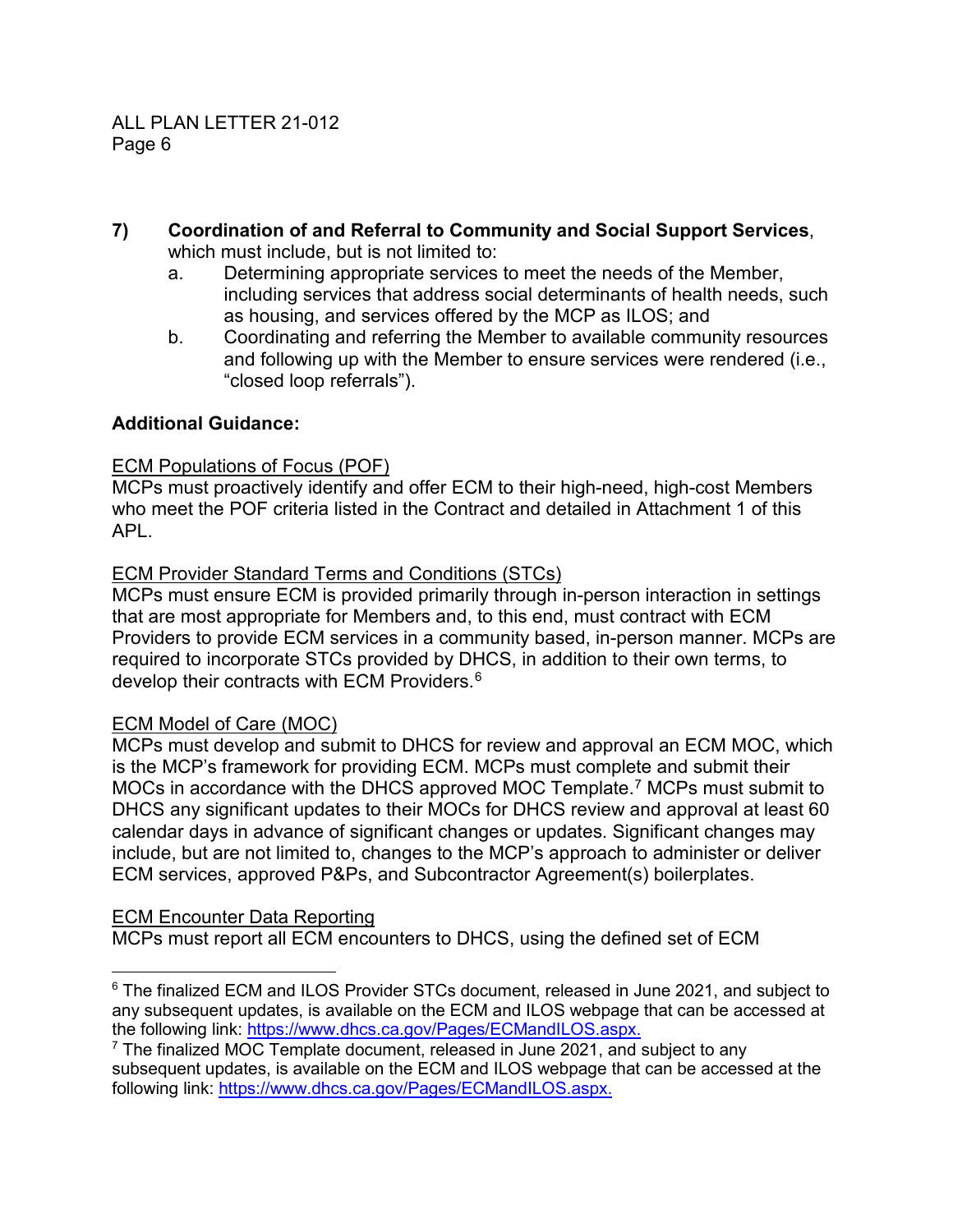ALL PLAN LETTER 21-012 Page 7

Healthcare Common Procedure Coding System codes and modifiers. $^8$ 

#### ECM Policy Guide

The ECM Policy Guide outlines ECM policies and contains details of MCPs' contractual requirements for ECM. The ECM Policy Guide includes operational guidelines, including reporting requirements for ECM. MCPs must use the ECM Policy Guide as a key resource for implementation and administration of ECM. The ECM Policy Guide is posted to the ECM and ILOS webpage. <sup>9</sup> The ECM Policy Guide also contains information related to MCPs' use of DHCS ECM/ILOS Billing & Invoicing Guidance as well as ECM Member Information File Guidance. DHCS may update the ECM Policy Guide to reflect the latest ECM requirements and guidelines. DHCS will notify MCPs whenever the ECM Policy Guide is updated.

#### **ECM Rates:**

For the Calendar Year 2022 rating period, a two-sided, symmetrical risk corridor will be in effect for applicable revenues and expenditures associated with ECM, as determined by DHCS. Further details of this risk corridor will be incorporated into this APL via a subsequent revision, or into the Contract via an amendment. DHCS reserves the right to continue the risk corridor for subsequent rating periods, subject to actuarial judgment and consultation with affected MCPs.

MCPs are responsible for ensuring that their Subcontractors and Network Providers comply with all applicable state and federal laws and regulations, ECM requirements, contract requirements, and other DHCS guidance, including APLs and Policy Letters. $^{\rm 10}$ These requirements must be communicated by each MCP to all Subcontractors and Network Providers.

<sup>8</sup> The finalized ECM and ILOS Coding Options document, released in June 2021, and subject to any subsequent updates, is available on the ECM and ILOS webpage that can be accessed at the following link: [https://www.dhcs.ca.gov/Pages/ECMandILOS.aspx.](https://www.dhcs.ca.gov/Pages/ECMandILOS.aspx)

<sup>&</sup>lt;sup>9</sup> The ECM Policy Guide released in September 2021, and subject to any subsequent updates, is available on the ECM and ILOS webpage that can be accessed at the following link: [https://www.dhcs.ca.gov/Pages/ECMandILOS.aspx.](https://www.dhcs.ca.gov/Pages/ECMandILOS.aspx)

 $10$  For more information on Subcontractors and Network Providers, including the definition and applicable requirements, see APL 19-001, and any subsequent APLs on this topic.